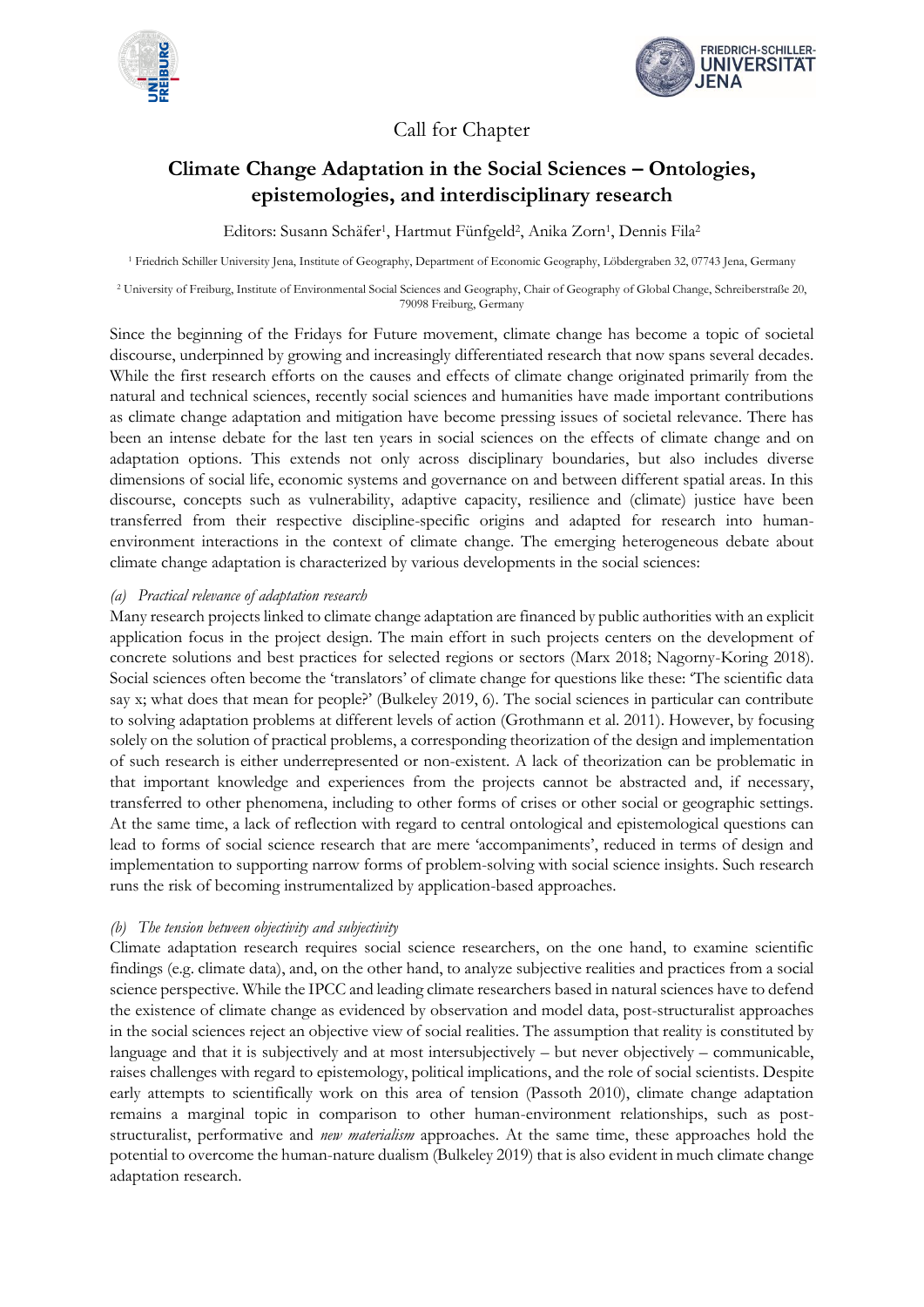



### *(c) Research limits in adaptation research*

Uncertainties and conscious or unconscious lack of knowledge are elementary parts of dealing with the consequences of climate change. This poses challenges for social research in this area or even highlights the limits of knowledge (Mehta et al. 2019). After more than ten years of social science research on climate change adaptation, it is necessary to determine key research opportunities for the social sciences, in addition to questions arising from structural uncertainties and knowledge gaps with regard to the manifestations of climate change. Not least due to dynamic activity in the area of (urban) planning and implementing climate change adaptation, it is timely to explore future socio-theoretical research in this field and its relevance. While climate change adaptation has become an integral research focus in disciplines such as urban and spatial planning, such questions referring to emergent research agendas are rarely found in other disciplines and sub-disciplines, such as economic geography (Bulkeley 2019, 10).

#### *(d) Contributions of climate change adaptation research to social scientific theory building*

Due to a dominant focus on application, potential and actual contributions of climate change adaptation research to social science theory development remain partially unclear. Various disciplines, such as human geography, sociology, psychology, political science, law and economics deal with questions of climate change adaptation. So far, there has been a lack of systematic exploration and consolidation of the potential that climate adaptation research holds for social science theory development in different disciplines and also in interdisciplinary contexts, e.g. with regard to interdisciplinary concepts such as resilience. The integration of social sciences and humanities perspectives, such as in the interdisciplinary field of *environmental humanities*, has so far only rarely been brought to bear on climate change adaptation. In other words: our understanding is limited when it comes to knowing which social sciences and humanities theories and concepts have been or can be fertilized by climate change adaptation research. In the German-speaking context, this also applies to theories and concepts that are emerging in international academic discourses.

Regarding these developments, the editors of the planned edited volume would like to stimulate and further the discussion on the basis of the following questions:

- 1. What potentials does climate change adaptation research offer for social science theory building in different disciplines?
- 2. To what extent do interdisciplinary connections exist in climate change adaptation research with regard to social science theory development?
- What role do questions of justice and perspectives that deal with issues of power and hegemony play in social climate adaptation research?
- 4. What contributions can critical social science research on climate change adaptation make, and which theoretical approaches are particularly suitable for these?
- 5. Which ontological and epistemological aspects of social science research on climate change adaptation are unique to the object(s) of study and therefore require special theoretical or methodological approaches? To what extent have social phenomena such as climate change been less researched in the course of post-structuralist approaches and the associated turning away from positivist views of society?
- 6. To what extent can the outcomes of social scientific climate change adaptation research be transferred to other phenomena (e.g. other crises, other objects of study)?
- 7. Which international discourses and concepts have the potential to be adopted more effectively in the German-speaking social scientific research on climate change adaptation?

The aim of the edited volume is to discuss these or comparable questions theoretically, complemented with views grounded in empirical research. The publication will thus contribute to deepening theorization and reflection of social science climate change adaptation research. Interested researchers who would like to contribute to one or more of these questions are asked to submit an abstract (500 - 1,000 words) as well as a short CV. Both documents can be submitted by April 30th, 2021 to Anika Zorn [\(anika.zorn@uni-jena.de\)](mailto:anika.zorn@uni-jena.de) and Dennis Fila [\(dennis.fila@geographie.uni-freiburg.de\)](mailto:dennis.fila@geographie.uni-freiburg.de). Anika Zorn and Dennis Fila will be happy to answer any open questions you may have.